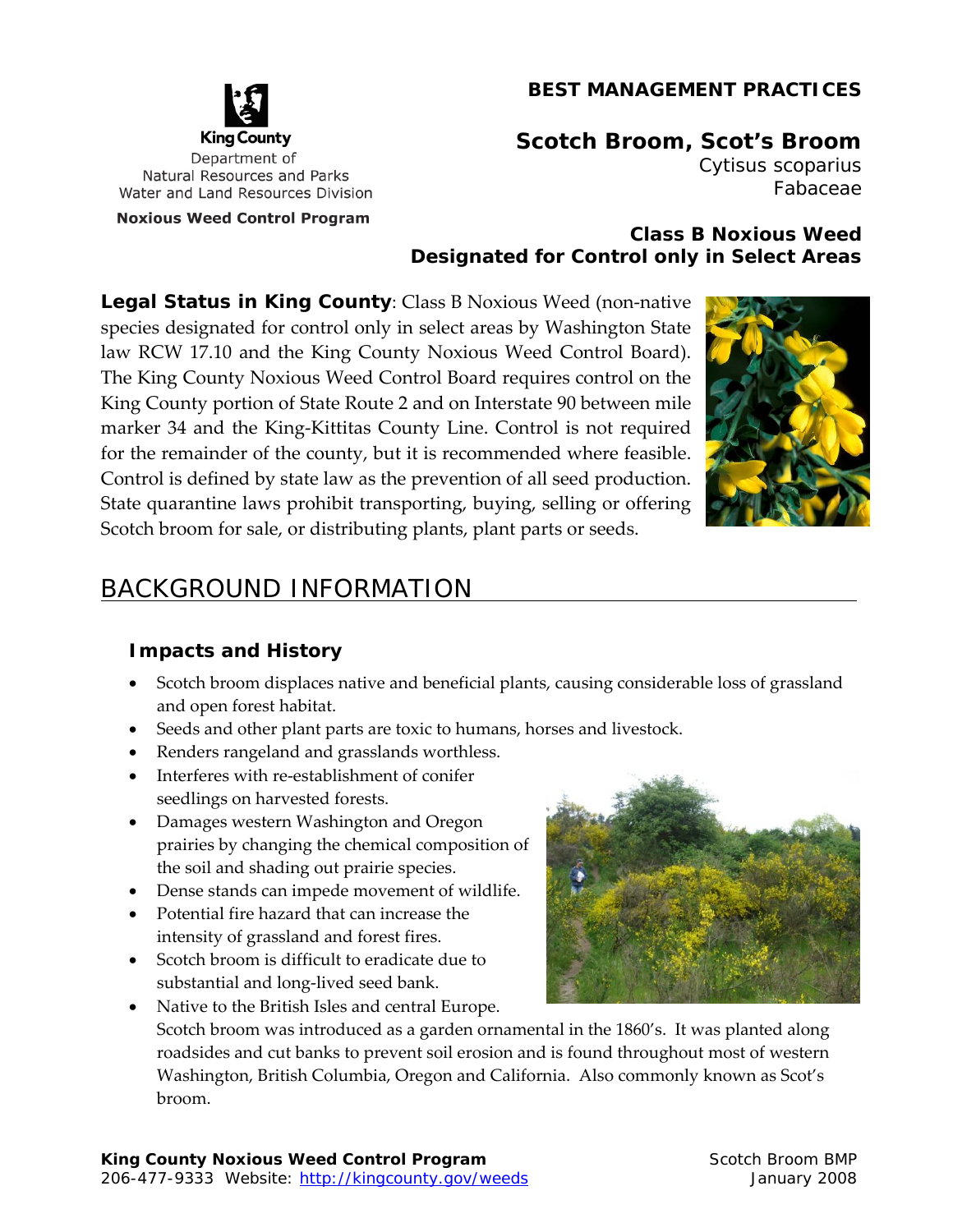#### **Description**

- Large, yellow‐flowered shrub in the legume family with evergreen stems and small, deciduous leaves.
- Grows 6 to 12 feet tall.
- Branches are erect, 5-angled with prominent ridges, and star-shaped in cross-section. Young stems are green. Older branches and trunks are yellowish‐brown.
- Flowers are bright yellow, pea‐like, sometimes with orange‐red markings in the center, and are borne on short stalks in the leaf axils. They are  $\frac{1}{2}$  to 1 inch long.
- Leaves are small, oval and be single at the stem ends but are generally in three leaflets.
- Leaves are often dropped during dry summer months or periods of stress. Plants may be leafless for most of the year.
- Seedpods are black or brown, flattened, hairy on the margins, and are 1 to 2  $\frac{1}{2}$  inches long.

#### **Habitat**

- Tolerant of a wide range of conditions but grows best in dry, well-drained soils in full sun.
- Seedlings can establish under the canopy of mature plants in full shade.
- It is tolerant of low‐nutrient soils and a wide range of soil moisture conditions.
- Scotch broom commonly found in disturbed areas, pastures, agricultural lands, harvested timberlands, roadsides, trails, river banks, parks and vacant lots.

## **Reproduction and Spread**

- Reproduces primarily by seed.
- Peak bloom time is April to June but some flowers may appear sporadically throughout the year.
- Seeds are produced in late summer, germinate in fall and spring.
- When mature, seedpods split and eject seeds up to 20 feet away.
- Seeds are further dispersed by natural forces such as erosion, flowing water, and ants collecting seeds for food, as well as by human disturbance such as road work and other activities.
- A single plant can produce over10,000 seeds per year.
- Plants typically start producing seeds after three years and usually live about 17 years, but can survive as many as 25 years.
- Seeds can remain viable in soil from 5 to 60 years.

#### **Local Distribution**

Scotch broom is widely distributed throughout the King County, especially along freeways, on rivers, in parks, and in disturbed vacant lots and un‐maintained pastures.





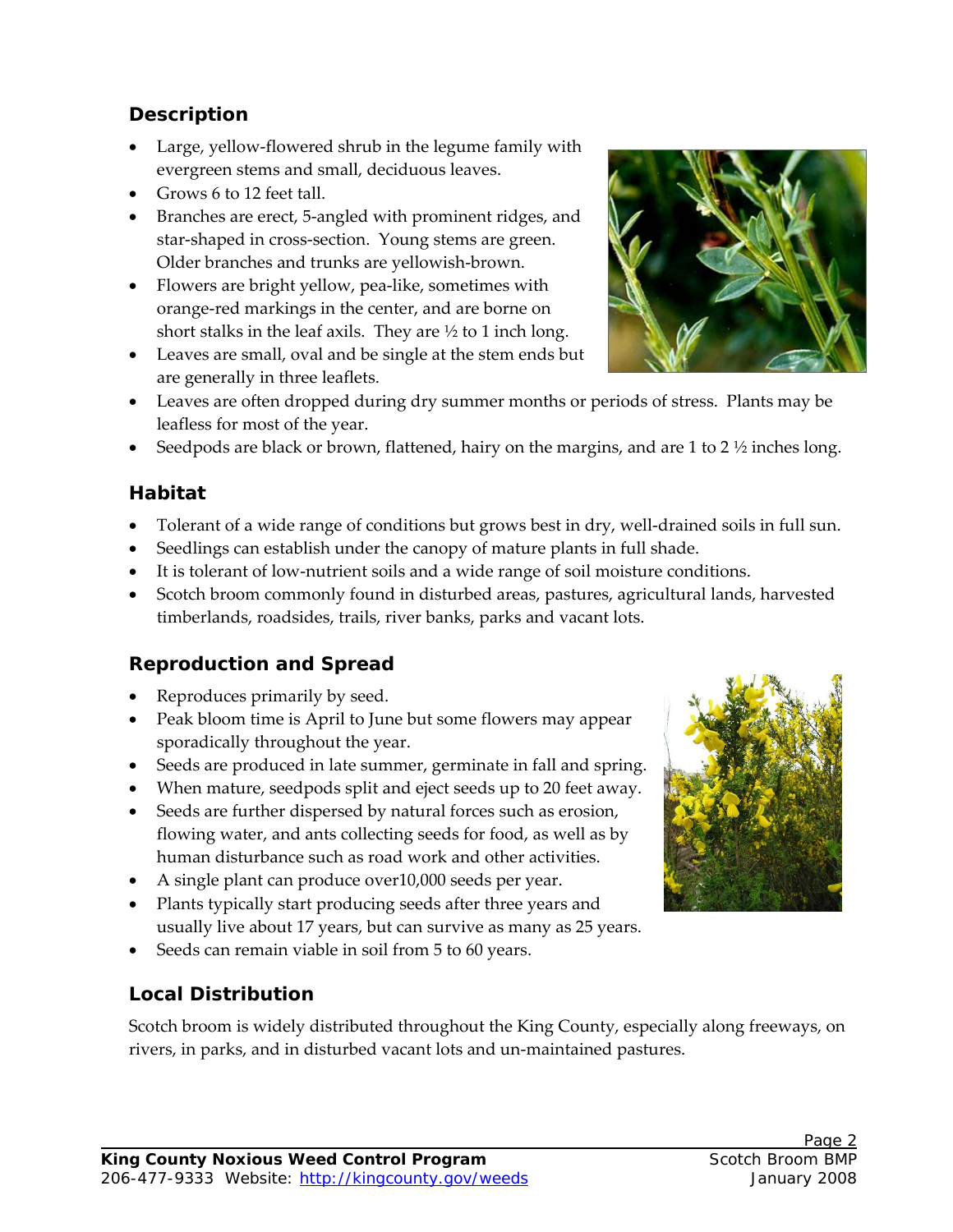#### **Integrated Pest Management**

- The preferred approach for weed control is Integrated Pest Management (IPM). IPM involves selecting from a range of possible control methods to match the management requirements of each specific site. The goal is to maximize effective control and to minimize negative environmental, economic and social impacts.
- Use a multifaceted and adaptive approach. Select control methods which reflect the available time, funding, and labor of the participants, the land use goals, and the values of the community and landowners. Management will require dedication over a number of years, and should allow for flexibility in method as appropriate.

#### **Planning Considerations**

- Survey area for weeds, set priorities and select best control method(s) for the site conditions and regulatory compliance issues **(refer to the King County Noxious Weed Regulatory Guidelines)**.
- Think about the long‐term health of the site. Re‐vegetation with native plants adapted to the site conditions will reduce re-infestation by Scotch broom and other weeds. However, revegetation can limit control options since care needs to be taken not to damage young plants. Make sure re-vegetation plan is compatible with broom management activities.
- Always consider the long‐term goals for the site and the community.
- Sites that have other beneficial plants present should be controlled at times when the least amount of damage will be done to the desirable plants.
- Small infestations can be effectively pulled or dug up. Isolated plants should be carefully removed in order to stop them from infesting a larger area.
- For larger infestations, the strategy will depend on the land use of the site. In pastures, good grazing practices and management of grass and forage species will greatly improve control of Scotch broom. Specific suggestions are given in the Best Management section.
- Generally work first in least infested areas, moving towards more heavily infested areas.
- Minimize soil disturbance to avoid creating more opportunities for seed germination.
- Be adaptive: If the Scotch broom doesn't respond to one method, try a different method, change the timing or modify the technique.
- Be persistent. Any plants that go to seed will prolong the infestation problem. When plants become mature, they need to be removed or controlled before they go to seed. Most infestations require control work several times a year.
- Combine control methods.
- Pay attention to seasonal timing and to unexpected results. Different methods will bring variable results depending on site conditions, soil, water, competing vegetation, and site disturbance.

## **Early Detection and Prevention**

 Seedlings are likely to appear in fall or spring, mature plants flower mainly from April to June but flowers may appear sporadically throughout the year.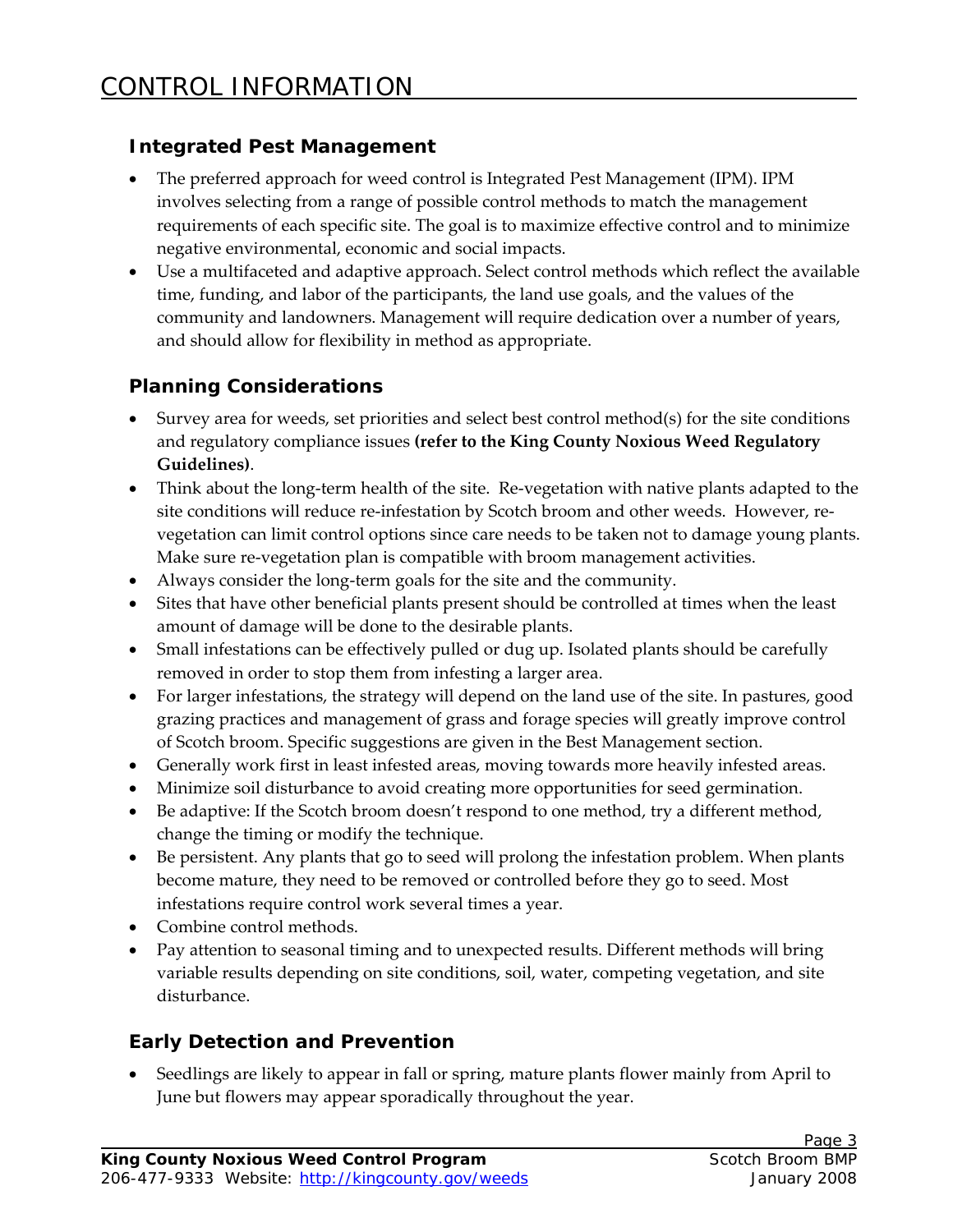- Small populations can be pulled or dug but the site should be monitored for several years for plants growing from root fragments and from the seed bank.
- ◆ After the control is complete, re-vegetate the site with non-invasive vegetation to compete with broom seedlings, but make sure re-vegetation plan is compatible with follow-up weed control activities.
- Prevent plants from spreading from existing populations by washing vehicles, boots and animals that have been in infested areas.
- If animals are being moved from an infested pasture to an un‐infested pasture, if possible first hold them for at least five days so that any seeds pass out of the animals' digestive system.
- Do not purchase or introduce these invasive plants into your yard or landscape. According to state quarantine laws it is illegal to buy or sell Scotch broom, or any of its cultivars.

#### **Manual**

- When digging or pulling, make sure to remove as much root as possible so the plant will not re‐sprout. This method can be highly labor-intensive and to be fully effective all mature plants in the site need to be pulled so that no new seeds are produced. Both methods are significantly easier when soils are moist.
- Pulling of medium to large plants is much easier with a **Weed Wrench**, a solid steel tool for pulling woody plants. Several wrenches are available to borrow from the King County Noxious Weed Control Program (206‐ 477‐9333).
- Pulling disturbs the soil and creates ideal conditions for broom seed germination so sites will need to be carefully monitored for new growth.



- Cutting can be an effective control method for older plants that are no longer green at the base. If cutting, it is best to cut the plants when they are stressed during the summer drought in late July to August. Cut stems as close to the ground as possible. Monitor for re‐ growth and cut again. The disadvantage of this method is that plants are typically in seed during the late summer. Cutting may spread the seeds around so try to cut the plants before the seed pods mature.
- Cutting has been shown to be most effective on plants with a stem diameter greater than 2". Younger, smaller diameter plants that are cut should be monitored closely for regrowth.
- Expect the level of control work to be intensive for the first several years due to seed banks, soil disturbance that occurs when pulling or digging, and regrowth of cut plants.

#### **Mechanical**

 Mechanical control methods can be used to suppress larger infestations with either manually operated brush cutting tools or tractor mounted mowers.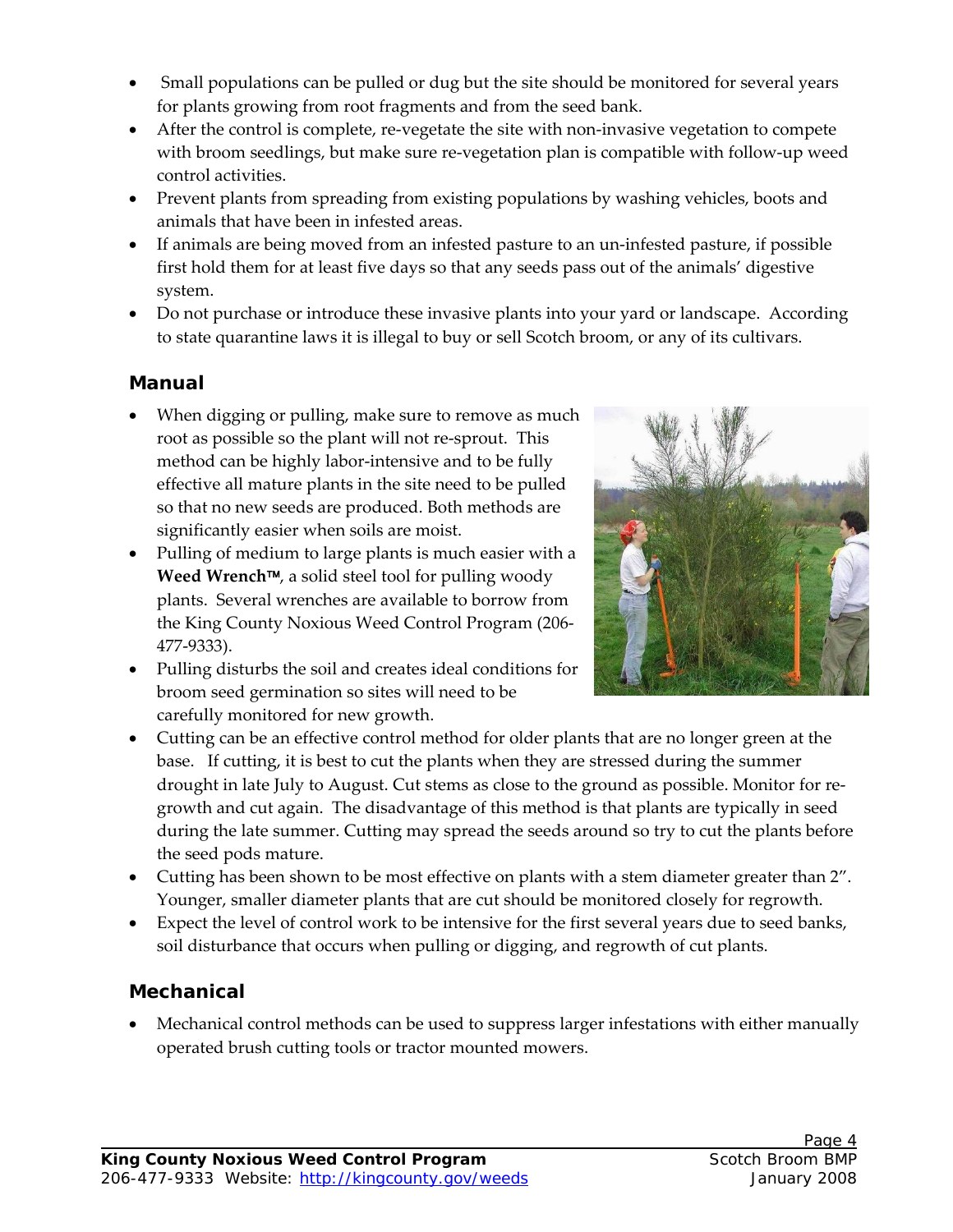- Plants should be cut between flowering and seed pod maturation to prevent seed spread. However, cutting at this time may not increase plant mortality. A late summer cutting after the broom has gone to seed can exhaust root reserves and decrease re‐sprouting.
- Older plants are less likely to resprout from cut stems (usually about 20 percent over 5 years old will resprout).
- Younger plants are more likely to resprout (about 50 percent).
- Mowing, and other mechanical control techniques alone are generally not as effective as other methods and will either need to be repeated throughout the season or combined with other control methods to prevent re‐sprouting, especially with younger plants. Mowing in the spring followed by a fall herbicide application, once plants have re‐grown, can be an effective control method.
- Mature plants with a stem diameter of greater than 2" are the most susceptible to mechanical control, and may not require other methods.
- Bulldozing is not a recommended control method. It tends to spread seeds on a site and removes all other vegetation that was competing with the broom.

# **Biological**

- Several biological control insects have been released in Washington State including Scotch broom bruchid (*Bruchidius villosus*), a beetle whose larvae feed on developing seeds, and Scotch broom seed weevils (*Exapion fuscirostre* or *Apion fuscirostre*). Results are still tentative for both controls in King County. *E. fuscirostre* is very widespread in King County and *B. villosus* is established at several locations.
- One research study from Oregon found that *E. fuscirostre* attacked 40‐60% of pods and that of those pods attacked, 85% of the seeds were destroyed. In California, seed production was reduced by 60%.
- Initial findings from research on *B. villosus* ongoing in Oregon (where the beetle is relatively new) show that 10‐25% of seedpods have been attacked. In North Carolina, where the beetle has been established for many years, more than 80% seed reduction is reported.
- A gall‐causing mite, believed to be *Aceria genistae*, has recently appeared in King County, however it is not an approved bio-control and should not be spread. Research is ongoing to determine whether this mite should be approved as a biocontrol agent for Scotch broom.
- Takes many years for biological control insect population to be large enough to impact the infestation (usually at least 5‐7 years, possibly longer).
- Regular and sustained grazing by goats can reduce broom infestations in some cases. If confined, Angora and Spanish goats will graze the tops of young plants, preventing plant development and depleting root reserves. Goats are likely to be most effective when used to clear one to four year old plants or re‐growth, rather than the initial clearing of dense, mature stands.

#### **Chemical**

 Herbicides should only be applied at the rates and for the site conditions and/or land usage specified on the label. **Follow all label directions**.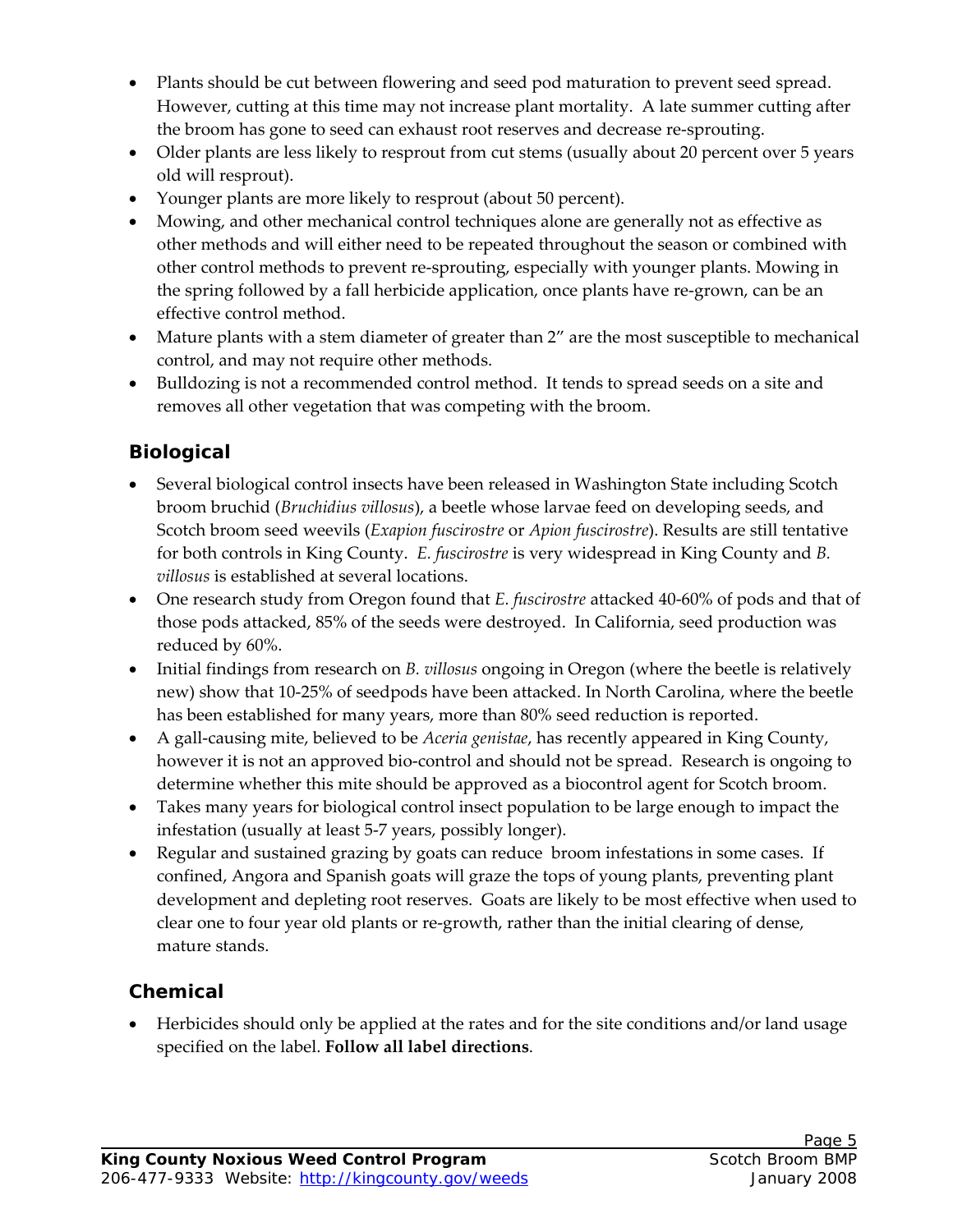- For your personal safety, at a minimum, wear gloves, long sleeves and pants, closed toe shoes, and appropriate eye protection. Follow label directions for any additional personal protection equipment needed.
- For herbicide use in critical areas and their buffers, certain restrictions apply depending on the site and jurisdiction. In unincorporated King County, refer to the **King County Noxious Weed Regulatory Guidelines** for a summary of current restrictions and regulatory compliance issues. Elsewhere, check with the local jurisdiction.
- For control of large infestations on roadsides and other non-pasture areas, herbicide use may be necessary.
- The best time to use foliar spray on broom is in the spring and again in the fall when plants are actively growing. Basal bark and other non‐foliar treatments can be performed any time of the year depending on the herbicide used.
- **Infested areas should not be mowed or cut after an herbicide application until herbicide has had a chance to move throughout the plant.**
- Re-treatment the following year is necessary to control late-germinating plants. Continue to monitor for new plants for at least ten years after the initial treatment and following any disturbance to the soil such as tilling or construction.

# **Application Methods**

- Foliar spraying requires a thorough wetting of the actively growing plant parts.
- Basal bark and cut stump application are also effective with triclopyr ester and 2,4‐D but these are fairly labor‐intensive methods. Wiping concentrated herbicide on a recently cut stump (within moments of cutting) involves more time than foliar spraying but is more target‐specific and will damage fewer nearby plants.
- There are tractor-driven booms that wipe on herbicide. This may be particularly effective on young (2 year old) plants that can not be controlled by cutting due to resprouting but are high enough above other plants to allow wiping only the Scotch broom plants.

# **Specific Herbicide Information**

**Glyphosate (e.g. Aquamaster, Roundup)**: can effectively control Scotch broom. Apply to actively growing plants in spring. Addition of a surfactant will improve results. Glyphosate is non‐selective and will damage grass and other vegetation it comes into contact with. Treatment with glyphosate needs to be combined with effective re-vegetation of the site to prevent broom seedlings from reinfesting the area. Re-treatment the following year is necessary to control late-germinating plants.

**Triclopyr (e.g. Garlon 3A,Garlon 4, Crossbow):** apply any time Scotch broom is actively growing. Foliage must be thoroughly wet. With Garlon 3A it is important to use a high volume of water (see PNW Weed Management Handbook for more information). Will not injure most grasses. Retaining the grass will help reduce the germination of Scotch broom seeds in the soil. Garlon 4 and Crossbow can be used for basal bark applications any time of year. **NOTE: Make sure to follow all grazing and harvesting restrictions described on the product label.** 

The mention of a specific product brand name in this document is not, and should not be construed as an *endorsement or as a recommendation for the use of that product.* Chemical control options may differ for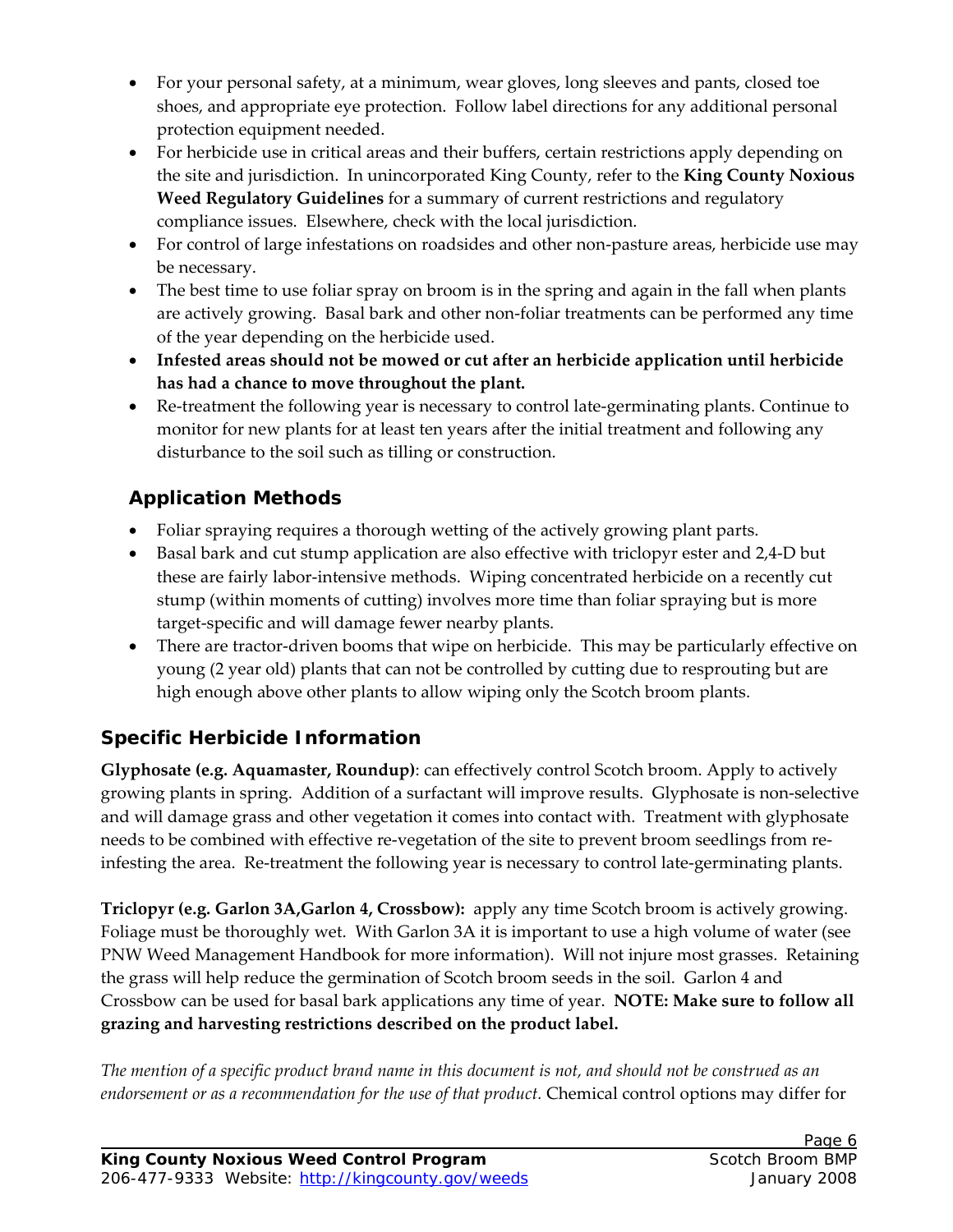private, commercial and government agency users. **For questions about herbicide use, contact the King County Noxious Weed Control Program at 206‐477‐9333.**

# SUMMARY OF BEST MANAGEMENT PRACTICES

# **Small Infestations in Native and/or Desirable Vegetation**

- Dig or pull up plants by hand when soil is moist (fall through spring). This method is very effective on seedlings and smaller plants up to 1" in diameter.
- Replace any divots created when removing the plants to lessen the amount of disturbed soil.
- Apply appropriate herbicide by spot spraying to minimize off target injury.
- Monitor site throughout growing season and remove any new plants.
- If using an herbicide in a grassy area, use a selective herbicide to avoid injury to the grass.
- Do not leave bare soil, use heavy mulch or replant to help compete with broom seedlings. This is especially important if small evergreen trees are being grown.
- Shade makes broom grow more slowly, so competitive plantings will improve long term management of broom populations.

# **Large Infestations in Grassy Areas**

- Mowing multiple times per season for several seasons can keep broom from setting seed, but is unlikely to kill all of the broom, especially young plants.
- Mature plants of 2" plus diameter can generally be controlled by cutting the plant at the base between flowering and seed set (late July – August), but this may not work in all cases.
- Large infestations can be effectively controlled with herbicides. (See the Chemical section of this BMP).
- Smaller amounts of herbicide will be needed if plants are first cut or mowed as there will be less plant matter to treat. However, plants need to be actively growing when sprayed.
- Eradication of Scotch broom with a single herbicide application is unlikely. Typically it takes several applications, over the course of a few years, to reduce a large infestation to a level that is manageable by other means.
- Suppression of large infestations of broom with a selective herbicide can greatly increase grass production, which in turn increases the suppression of the broom.
- Promote healthy grassy areas by seeding and fertilizing. Use a mix of grass and clover species to improve resistance to broom. Fertilize according to the soil needs.
- Heavily infested areas that are not candidates for other types of control may be managed with bio-control to reduce seed production.

# **Control in Riparian Areas**

 Additional permits may be required for control of infestations in riparian areas. See Noxious Weed Regulatory Guidelines for more information (http://your.kingcounty.gov/dnrp/library/water‐and‐land/weeds/BMPs/Noxious‐Weed‐ Control‐Regulatory‐Guidelines‐Rev2014.pdf).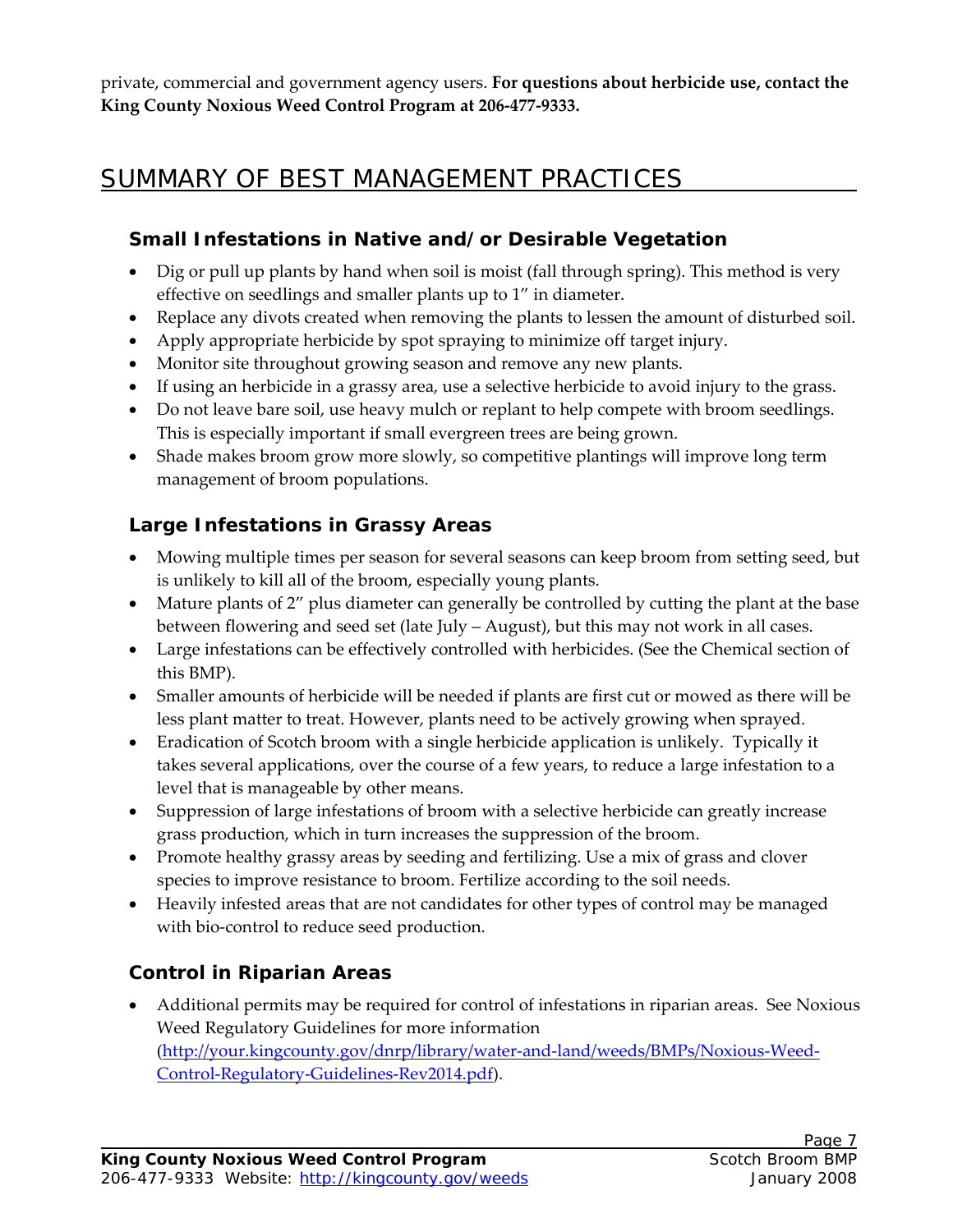- When large areas of weeds are removed, the cleared area needs to be replanted with native or non‐invasive vegetation and stabilized against erosion. Refer to the King County Surface Water Design Manual for further information about sediment and erosion control practices (http://www.kingcounty.gov/environment/water‐and‐land/stormwater/documents/surface‐ water-design-manual.aspx for information).
- Survey area and document extent of infestation.
- Target only the Scotch broom, retain all native and beneficial plants.
- Focus on manual removal for small infestations if possible.
- Mowing can be effective at killing larger established plants but not younger ones. Mowing must be repeated multiple times over a season to prevent seed set and is not likely to kill plants unless combined with other methods.
- For larger areas where herbicide use is warranted, apply with a wick wiper or spot spray using low pressure and large droplet size or use basal or cut stump methods.
- When large areas of weeds are removed, the cleared area needs to be replanted with native or non‐invasive vegetation and stabilized against erosion.
- If a non-selective herbicide is used in grassy areas, the area should be re-seeded to prevent reinvasion by weeds.
- Infested areas will need to incorporate a management plan lasting for several years to control plants germinating from the seed bank.

# **Control along Road Rights-of-Way**

- Pull small infestations if possible.
- Spot spray with glyphosate if weeds are in areas with no desirable grasses.
- If plants are in grassy areas, use a selective broadleaf herbicide; if controlled with a nonselective herbicide, re-seed after control is completed.
- If plants are on a steep slope make sure to re‐plant with vegetation of varying root depth to stabilize slopes.

# **Scotch Broom Disposal Methods**

- **Do not put plants with seed pods in compost or yard waste**. Seeds are very tough and long‐lived and can contaminate mulch made from compost. Ideally, control activities should be done before plants go to seed to avoid disposal problems.
- Scotch broom can be chipped and left on site, burned (after obtaining appropriate burn permits), or can be disposed of at a King County transfer station.
- Plants without seeds can also be disposed of in household yard waste containers or taken to the city or county transfer station yard waste section.
- If it is not practical to dispose of the broom as recommended above, leave plants with mature seed pods on-site in order to limit spread to new areas.

## **References**

Bossard, Carla C. Randall, John M. & Hoshovsky, Marc C. 2000. Invasive Plants of California's Wildlands. University of California Press, CA.